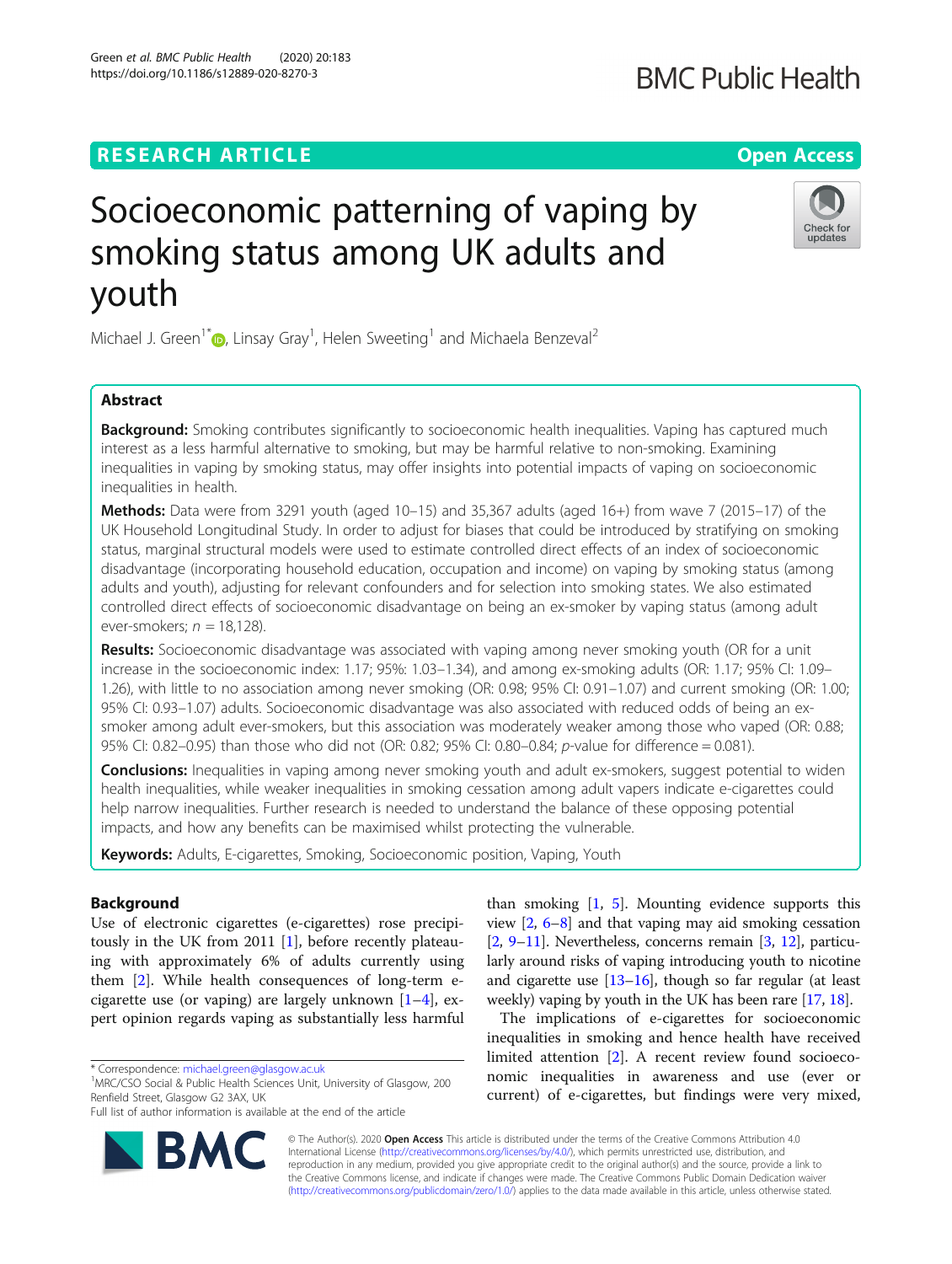with some studies, especially those rated as higher quality, suggesting greater awareness and use in higher income, better educated groups, but others finding the reverse, or no clear differences [\[19](#page-9-0)]. One possible reason for inconsistent findings, may be varying consideration of smoking status, with some studies focusing on the general population  $[20-22]$  $[20-22]$  $[20-22]$  $[20-22]$  $[20-22]$ , others stratifying by smoking status [[20,](#page-9-0) [23](#page-9-0)], and others focusing only on current or former smokers [\[24](#page-9-0)–[26\]](#page-9-0).

Stratifying by smoking status is critical to understanding potential impacts of e-cigarettes on health inequalities as conclusions will depend on how vaping interacts with smoking behaviour. Table 1 identifies six groups based on e-cigarette and cigarette use and which we use for analysis in this paper. Vaping among never-smokers represents a potential public health concern: 'safer than smoking' may not be the same thing as 'safe' [\[2](#page-9-0), [3](#page-9-0), [27](#page-9-0), [28\]](#page-9-0). Vaping among youth who have never smoked may be especially concerning as nicotine addiction established at this life-stage could be long-lasting, potentially increasing the likelihood of cigarette use over the lifecourse and/or risk for psychiatric disorders, future substance use and poor later life cognition [[2,](#page-9-0) [29](#page-9-0)–[31\]](#page-9-0). If vaping is more likely among disadvantaged never smokers it could indicate potential widening of health inequalities (unless vaping replaces and does not lead to take-up of smoking).

Perhaps most importantly, management of nicotine addiction with e-cigarettes only (i.e. vaping among exsmokers) is likely to be substantially less harmful than with smoking [[1,](#page-9-0) [2,](#page-9-0) [6](#page-9-0), [7](#page-9-0)], and vaping by ex-smokers may often represent intentional replacement of cigarettes with e-cigarettes for health reasons [[32\]](#page-9-0). There could also be other reasons for switching such as relative price, preference, or differences in regulation as to where the behaviour is allowed. Vaping ex-smokers could also include long-time ex-smokers who have returned to nicotine with e-cigarettes, perhaps instead of relapse to smoking.

Historically, more advantaged individuals have been more successful in smoking cessation than those who are more disadvantaged [[33](#page-9-0)], but this inequality has reduced in recent years, and e-cigarettes have been suggested by others as one possible explanation for this trend [\[34](#page-9-0)]. Thus, while we might expect to see inequalities in whether smokers have quit, a key question is whether inequalities in ex-smoking status are smaller with vaping than without [[19\]](#page-9-0). Such a pattern would indicate a potential for e-cigarettes to narrow inequalities in smoking (and therefore health). However, vaping instead of smoking could still carry some residual health risk [\[35\]](#page-9-0) relative to using neither, so socioeconomic patterning of vaping among ex-smokers, may still represent some residual potential to widen health inequalities.

Vaping among current smokers probably often indicates some interest in quitting and/or concern over the health risks associated with smoking (perhaps less so among youth where it may just indicate a general propensity for experimental or risky behaviour). Although dual-use of e-cigarettes and cigarettes may be motivated by harm reduction, there is little evidence that dual-use is any healthier than smoking only (since dual-use still includes smoking, even if it reduces the number of cigarettes smoked) [[7\]](#page-9-0). Dual-users could represent a prime-target group who may be amenable to interventions to aid smoking cessation (e.g. by switching solely to vaping, or using vaping as a step towards complete cessation of nicotine use). Understanding the social patterning of vaping among current smokers could help understand the potential impacts of dual-use targeted interventions on inequalities in smoking.

Nevertheless, while stratification by smoking status is important for interpretations of inequalities in vaping, stratification can also introduce a phenomenon known as collider bias [\[36](#page-9-0), [37](#page-9-0)], which can arise when conditioning on a variable that is determined by both the exposure of interest and other variables that determine the outcome of interest. This is illustrated in Fig. [1](#page-2-0), showing socioeconomic position (SEP) as a determinant of vaping, with potential (primary) confounders and smoking as a mediator, i.e. it is determined by SEP, and, in turn, may determine vaping. The dashed line indicates that the effect of SEP on vaping may differ by smoking status. Collider bias can arise if there are confounders of the effect of smoking on vaping (denoted intermediate confounders in the diagram), such as individual smoking histories, or parental smoking/vaping (for youth). Since smoking is determined by both SEP and the intermediate confounders, stratifying (or otherwise conditioning) on it induces a spurious association between SEP and the intermediate confounders and can bias estimates of association between SEP and vaping. If there were no

Table 1 Cross Classifications of E-Cigarette and Cigarette Use

|                 |                        | Cigarette Use <sup>a</sup> |                             |                          |
|-----------------|------------------------|----------------------------|-----------------------------|--------------------------|
|                 |                        | Never Smoker               | Ex-Smoker                   | Current Smoker           |
| E-Cigarette Use | Non-Vaper <sup>b</sup> | Non-Users                  | Ex-Smoker who does not vape | Smoker who does not vape |
|                 | Vaper                  | Vaper who has never smoked | Ex-Smoker who vapes         | Dual-Use                 |

<sup>a</sup>For youth, considering low prevalence, ex-smokers and current smokers were combined into a single category of ever-smokers b<br>Non-vaping includes ex and never vapers as we did not think it important to distinguish these categories for our purposes here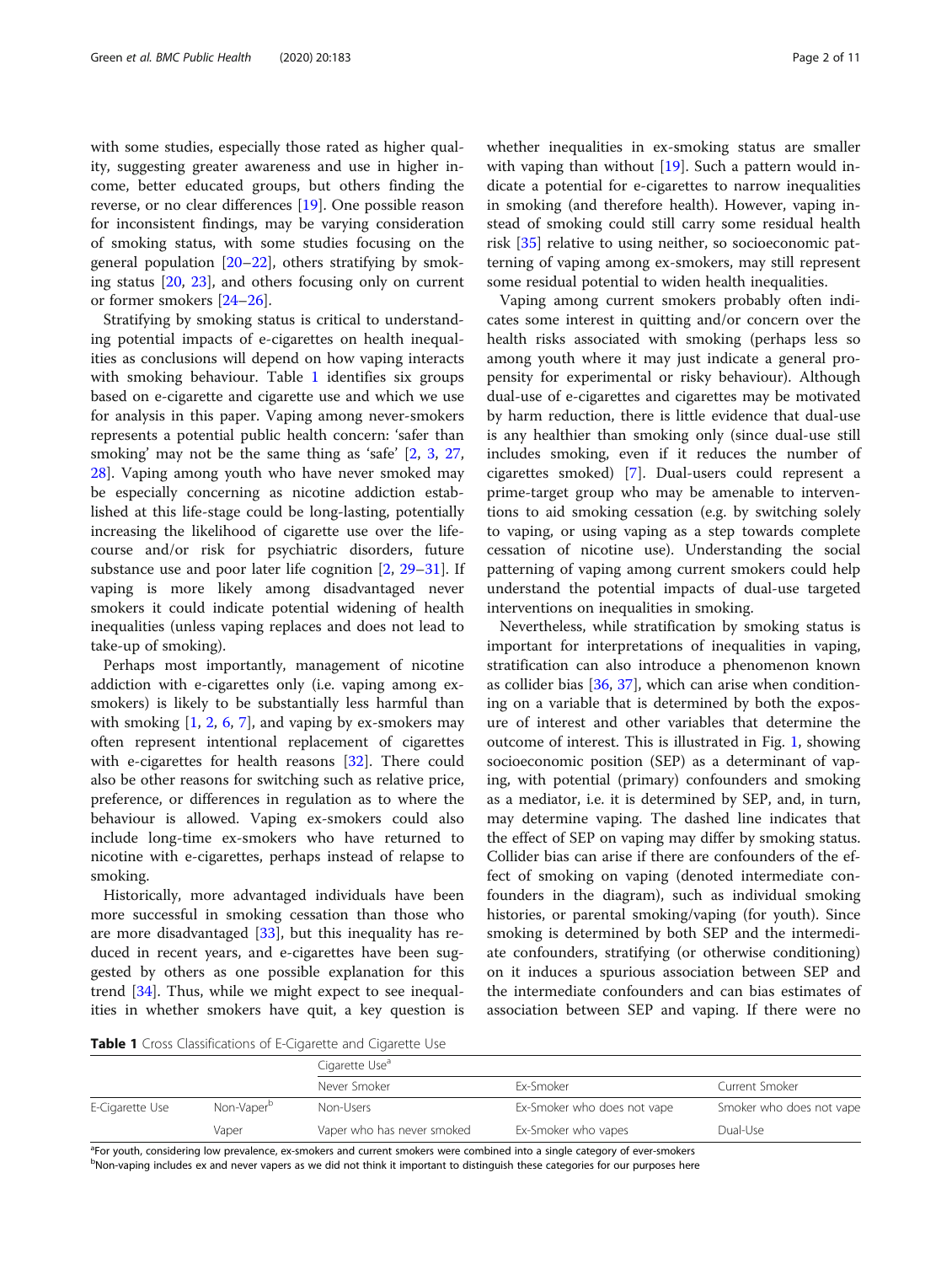causal relationship between SEP and the intermediate confounders then adjusting for these in stratified analyses would be sufficient. However, if any of the intermediate confounders are also determined by SEP as shown in Fig. 1 (they need not all be determined by SEP), then adjusting for them in stratified analyses will remove part of the effect of interest, while stratifying without adjustment will induce collider bias, and estimates will be biased either way [[38,](#page-9-0) [39\]](#page-9-0). In these circumstances, marginal structural models can be used to estimate controlled direct effects (CDEs) [\[38](#page-9-0), [39](#page-9-0)] within strata of smoking (assuming no unmeasured confounding).

Thus, our paper, based on a representative UK survey, uses marginal structural models to estimate socioeconomic inequalities in vaping and smoking cessation, specifically addressing the three research questions presented in Table 2.

# **Methods**

# Sample

Respondents were from the 7th Wave of Understanding Society: the UK Household Longitudinal Study, a household panel survey which performs annual interviews on residents of UK households [[40\]](#page-9-0). The survey is based on a stratified, clustered, equal probability sample of UK residential addresses with boost samples for minority ethnic groups added at waves 1 and 6 (the Northern Ireland sample was not clustered). Fieldwork was conducted between January 2015 and May 2017. The flowchart in Fig. [2](#page-3-0) shows how the analytical samples were arrived at: 41,926 adult individuals (aged 16+) responded (70.9% of those eligible). Youth aged 10–15 years in responding households were also eligible and 3635 completed questionnaires (80.2% of those eligible). All analyses were conducted in Mplus 8 [[41](#page-9-0)] and applied weighting to adjust for survey design and non-response, to be representative of the UK population (though this excluded 6559 adults and 344 youth without valid survey weights) [\[42\]](#page-9-0). Multiple imputation was applied to include all respondents with valid weights [[43\]](#page-9-0), and 93.2% of the adults and 72.1% of the youth with valid weights had complete data on all analysis variables. Multiple imputation was conducted with an unconstrained model of all analysis variables (i.e. allowing each variable to predict all others) and results were averaged across 25 imputed datasets using Rubin's rules [[41\]](#page-9-0).

#### Measures

Vaping for adults and youth was classified by yes or no responses to the question: "Do you ever use electronic cigarettes (e-cigarettes)?" which is interpreted as representing current vaping, though this could include



|                             | RQ1: Is vaping associated with SEP<br>among youth and does this vary by<br>smoking status? | RQ2: Is vaping associated with SEP<br>among adults and does this vary by<br>smoking status?                   | RQ3: Are socioeconomic inequalities in ex-smoking<br>smaller for ever-smoking adults who vape than<br>those who do not? |
|-----------------------------|--------------------------------------------------------------------------------------------|---------------------------------------------------------------------------------------------------------------|-------------------------------------------------------------------------------------------------------------------------|
| Sample                      | Youth aged 10-15                                                                           | Adults aged 16+                                                                                               | Adults aged 16+                                                                                                         |
| Exposure                    | <b>SEP</b>                                                                                 | <b>SEP</b>                                                                                                    | <b>SEP</b>                                                                                                              |
| Outcome                     |                                                                                            | Vaping (overall and by smoking status) Vaping (overall and by smoking status)                                 | Ex-Smoking (among ever-smokers who do and do<br>not vape)                                                               |
| Primary<br>Confounders      | Country<br>Ethnicity<br>Family Structure<br>Interview Date                                 | Gender<br>Age<br>Country<br>Ethnicity<br>Lives with Spouse/Partner<br>Children in Household<br>Interview Date | Gender<br>Age<br>Country<br>Ethnicity<br>Lives with Spouse/Partner<br>Children in Household<br>Interview Date           |
| Intermediate<br>Confounders | Gender <sup>a</sup><br>Age <sup>d</sup><br>Parental Smoking<br>Parental Vaping             | Current smoker at 1, 2 & 5 years<br>previous                                                                  | Current smoker at 1, 2 & 5 years previous                                                                               |

<sup>a</sup>These variables were probably not caused by SEP as indicated in Fig. 1, but for youth these are also unlikely to be common causes of SEP and vaping, so were included here, rather than as primary confounders

<span id="page-2-0"></span>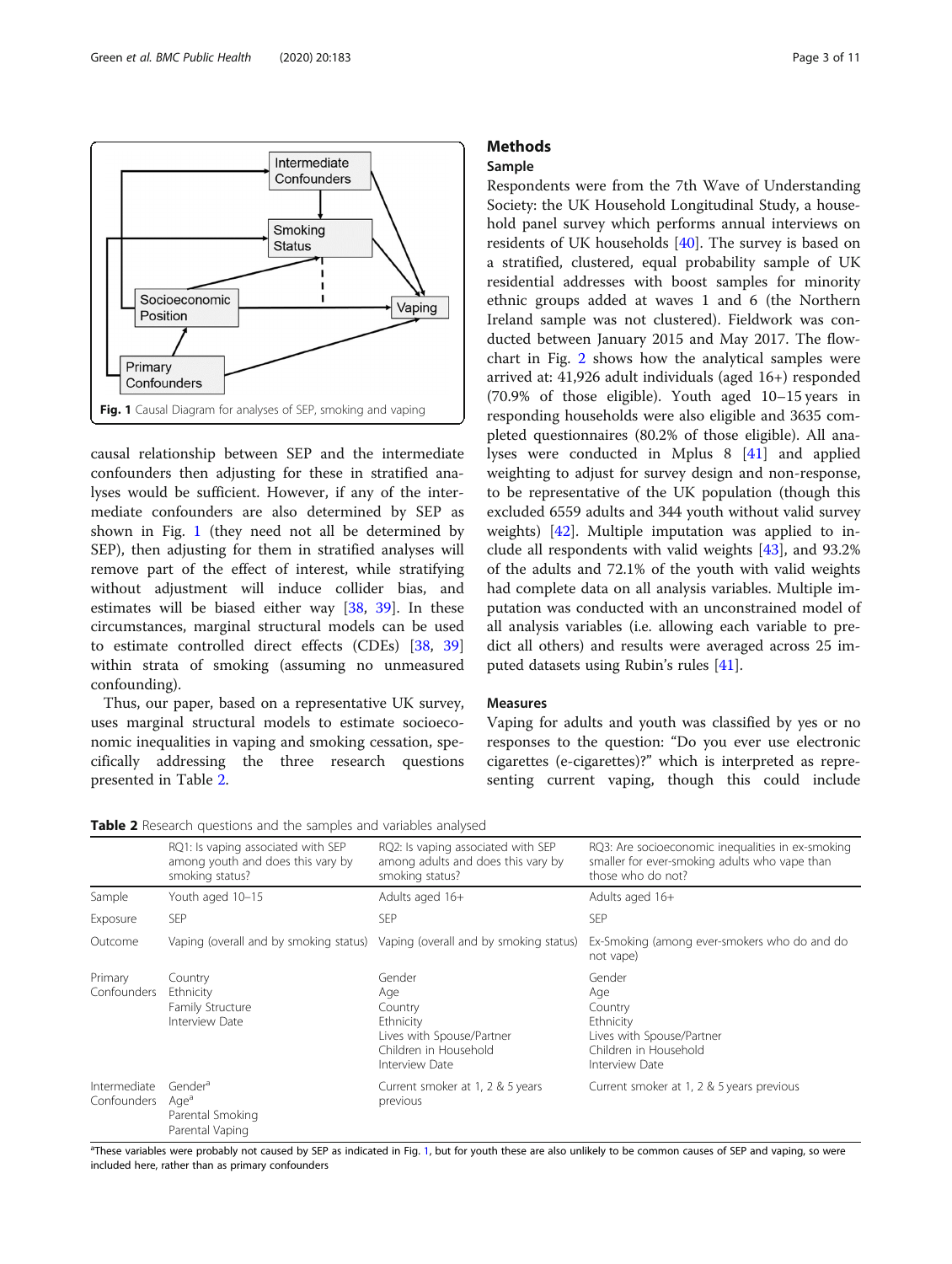<span id="page-3-0"></span>

anything from regular to infrequent vaping. With regard to traditional cigarettes, respondents self-reported as either current, ex or never smokers. Due to low prevalence of smoking, youth were coded as either never or ever smokers.

SEP was represented by an index constructed from three measures: educational level, occupational status and net income, based on household measures. Highest educational level was coded: degree or higher; A-Level equivalent; General Certificate of Secondary Education (GCSE) or equivalent; or no qualifications. Occupational status was coded using the UK National Statistics Socioeconomic Classification (NS-SEC) as: managerial or professional; intermediate; routine; or not employed. The most advantaged occupation/educational level was used from couple households. Net household income was equivalised for household composition and split into quartiles. Each of these three variables was coded from 0 to 3 (most advantaged-least advantaged) and then summed into an index ranging from 0 to 9 (with higher scores representing greater disadvantage).

Potential confounding variables were measured as follows. Gender was binary coded as male or female. Age was grouped into five categories for adults (16–24, 25–34, 35–54, 55–74, 75+ years), and categorised by single year for youth. Ethnicity was self-reported and binary coded (White UK vs ethnic minority). Adults were coded as living with a spouse or partner vs single, and living with or without children (aged 0–15 years) in the household. For youth, family structure was coded as having either couple or single parents. We included an indicator of UK country (England, Wales, Scotland, Northern Ireland) and a continuous measure of interview date (as there were slight temporal trends in vaping within the period of fieldwork). For youth analysis, parental smoking and vaping were coded according to the greatest level of use from either parent. For adult analyses we included variables indicating whether they were current smokers in earlier waves of the survey (1, 2 and 5 years previous, as this was when smoking status had been ascertained).

## Statistical analyses

Initially, for each question we report the unadjusted, observed association between each exposure and outcome of interest. We then employ marginal structural models to give estimates of effect that are adjusted for observed confounding. This procedure employs propensity weights aiming to balance confounders across exposure levels but only to the extent that any imbalance in confounders is not caused by the exposure. Thus, we start with preparatory models predicting the exposure of interest (SEP) and the intermediate exposure (smoking status) and use predicted probabilities from these to create analysis weights that are employed to adjust our estimates of the effects of the exposures on the outcomes. Table [2](#page-2-0) specifies how the analysis samples and variables are used for each research question. For each question we began with estimating two preparatory ordinal logistic regression models predicting SEP (the exposure), one with and one without adjustment for the primary confounders (as specified in Table [2](#page-2-0)). An exposure weight was calculated by dividing the predicted probability of each individual's observed SEP value from the model without confounders by that from the model with confounders.

For research question 1 about youth vaping, further preparatory logistic regression models were used to predict whether youth had ever smoked, one based only on SEP, and another based on SEP and both the primary and the additional intermediate confounders. Gender and age were not considered likely determinants of household SEP for youth and so were included as intermediate confounders only. An intermediate exposure weight was calculated by dividing the predicted probability of an individual's observed smoking status from the model based only on SEP by that from the model with all confounders. This intermediate exposure weight was multiplied together with the first exposure weight (and the survey design/non-response weights) to create a final analysis weight, designed to remove observed confounding but avoid collider bias. The estimates of interest, CDEs of SEP on vaping, were then obtained via a logistic regression including only SEP, ever smoking and their interaction, weighted by the analysis weight. For presentation, coefficients for SEP and its interaction with smoking status have been combined to obtain estimates for SEP within smoking strata. Thus, in the final model, the analysis weights balance differences in confounders within smoking strata that are not caused by SEP.

For research question 2 a similar approach was used but required an additional step, to obtain an extra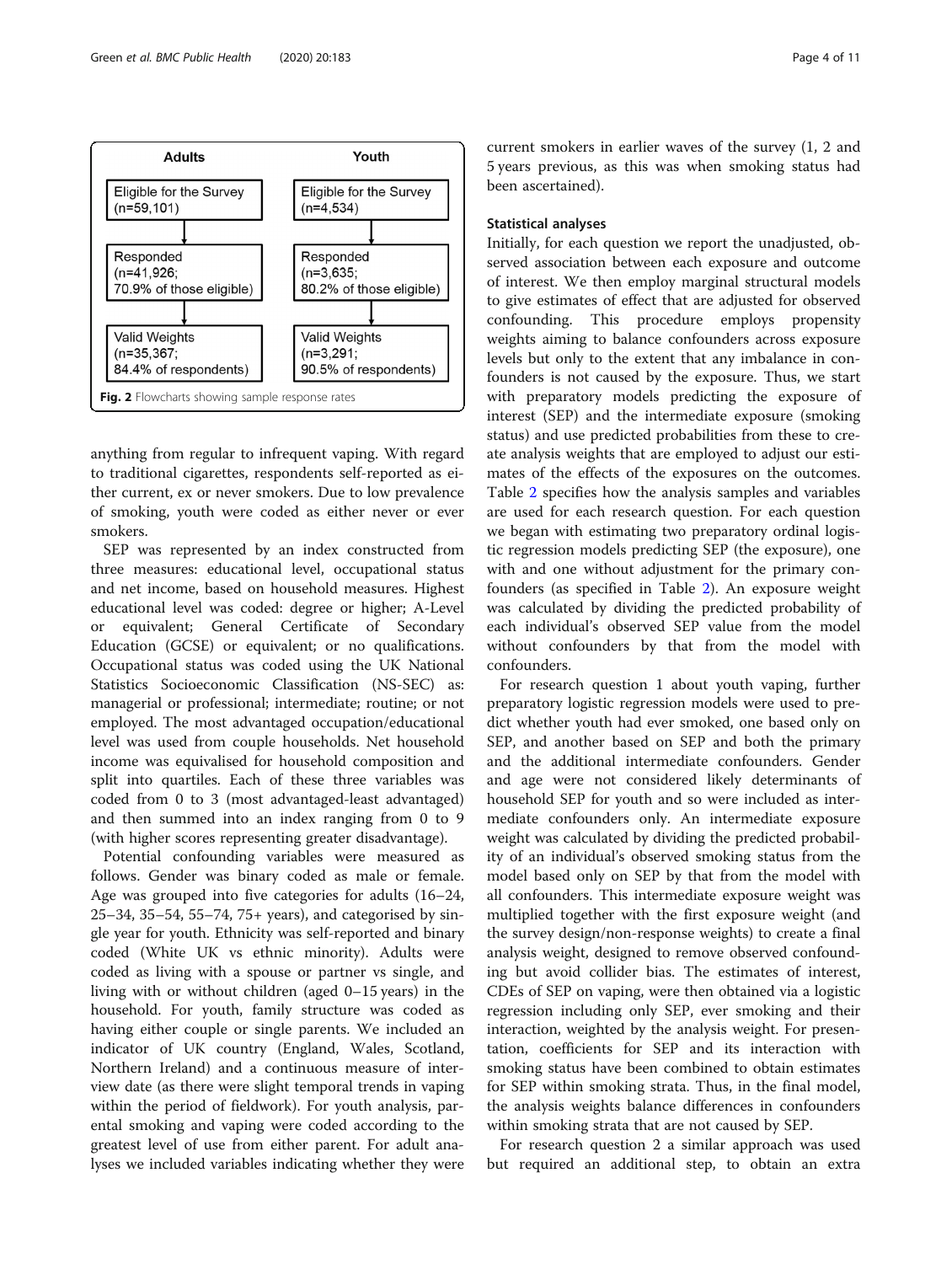intermediate weight, because previous smoking would only occur among ever smokers and zero probability of being never smokers is problematic for weighting. Following calculation of the exposure weights, we estimated two logistic regression models predicting ever smoking, one based only on SEP, and the other based on SEP and all the primary confounders. The first intermediate weight was calculated by dividing the predicted probability of the respondents' actual smoking level (ever vs never) from the first model by that from the second model. We then estimated two further logistic regression models predicting current smoking among eversmokers, one based only on SEP and the second based on SEP and both primary and intermediate confounders. The second intermediate weight was calculated for ever smokers by dividing the predicted probability of their observed smoking status from the first of these models by that from the second. For never smokers this second intermediate weight was set to 1. The analysis weight was calculated by multiplying the exposure weight together with both intermediate weights (and the survey design/ non-response weights). CDEs of SEP on vaping were estimated with a weighted logistic regression (using the analysis weight) of vaping on SEP, smoking status and their interaction. Again, for presentation, coefficients for SEP and its interaction with smoking status have been combined to obtain estimates for SEP within smoking strata. As above, the weights balance differences in confounders within smoking strata that are not caused by SEP.

For research question 3, the above process was repeated except that the second intermediate weight was calculated from models predicting vaping status among ever smokers, and the final analysis was a weighted logistic regression of non-smoking status on SEP, vaping, and their interaction among ever smokers only (since all never smokers are non-smokers). Thus, the weights are intended to balance for differences in confounders between ever smokers who vape and those who do not that are not caused by SEP.

Odds ratios (OR) for SEP represent the additional risk per unit increase in the index of socioeconomic disadvantage (i.e. the average difference between one socioeconomic category and the next most advantaged). Standard errors from the weighted logistic regression models were adjusted for clustering of respondents within households in order to calculate appropriate 95% confidence intervals for the effects of SEP. We performed sensitivity analyses with weights truncated at their 95th percentile to check whether results were dependent on extreme weights in a small number of cases.

# Results

Table [3](#page-5-0) shows sociodemographic patterning of vaping among youth aged 10–15 by whether or not they have ever smoked. Overall, vaping was rare among never smokers but more common among ever smokers (1.4% compared to 28.4%). Youth vaping was more common among males than females, among older youth, those with single parents, and those whose parents used ecigarettes, were in disadvantaged occupation categories, or had lower incomes. Aside from the patterning by gender and parental vaping, all these associations were diluted but held among never smokers. Among the small group of ever smokers  $(n = 247)$  only patterning by gender and age was still evident.

Table [4](#page-6-0) shows the sociodemographic patterning of vaping among adults (aged 16+) by smoking status. Vaping by never smokers was very rare at 1.1%, more common among ex-smokers (6.9%) and markedly more common among current smokers (27.1%). Vaping was more common overall among males, at younger ages (especially ages 25–54), among White UK respondents, for those who were single, those who had children in the household, those in disadvantaged groups (though the most disadvantaged categories for education and occupation had relatively low rates of vaping -perhaps due to conflation with age) and those who had smoked in previous waves. However, most of these patterns varied by smoking status, for example, the association with education was reversed among current smokers.

Table [5](#page-7-0) shows estimates of socioeconomic inequalities in vaping by smoking status among youth aged 10–15 from both unadjusted and marginal structural models. Unadjusted associations and CDE estimates both indicated vaping was more likely for disadvantaged youth. The associations and effects estimates tended to be weaker among ever smokers than among never smokers, but not significantly so.

Table [5](#page-7-0) also shows socioeconomic inequalities in vaping by smoking status among adults. The unadjusted associations indicated that socioeconomic disadvantage was associated with a greater likelihood of vaping overall, but stratifying by smoking status this association disappeared among never smokers and was reversed among ex and current smokers. After adjusting for smoking and other confounders in the CDE estimates, socioeconomic disadvantage seemed even more strongly linked to vaping. However, this was clearly concentrated among ex-smoking adults, with little to no effects among never or current smoking adults, suggesting that the observed associations were affected by either confounding or collider bias.

Table [6](#page-7-0) shows socioeconomic inequalities in exsmoking among ever-smoking adults by vaping status. Socioeconomic disadvantage was associated with reduced odds of being an ex-smoker and this observed association differed little by vaping status. However, after adjustment for confounders, CDE estimates of SEP on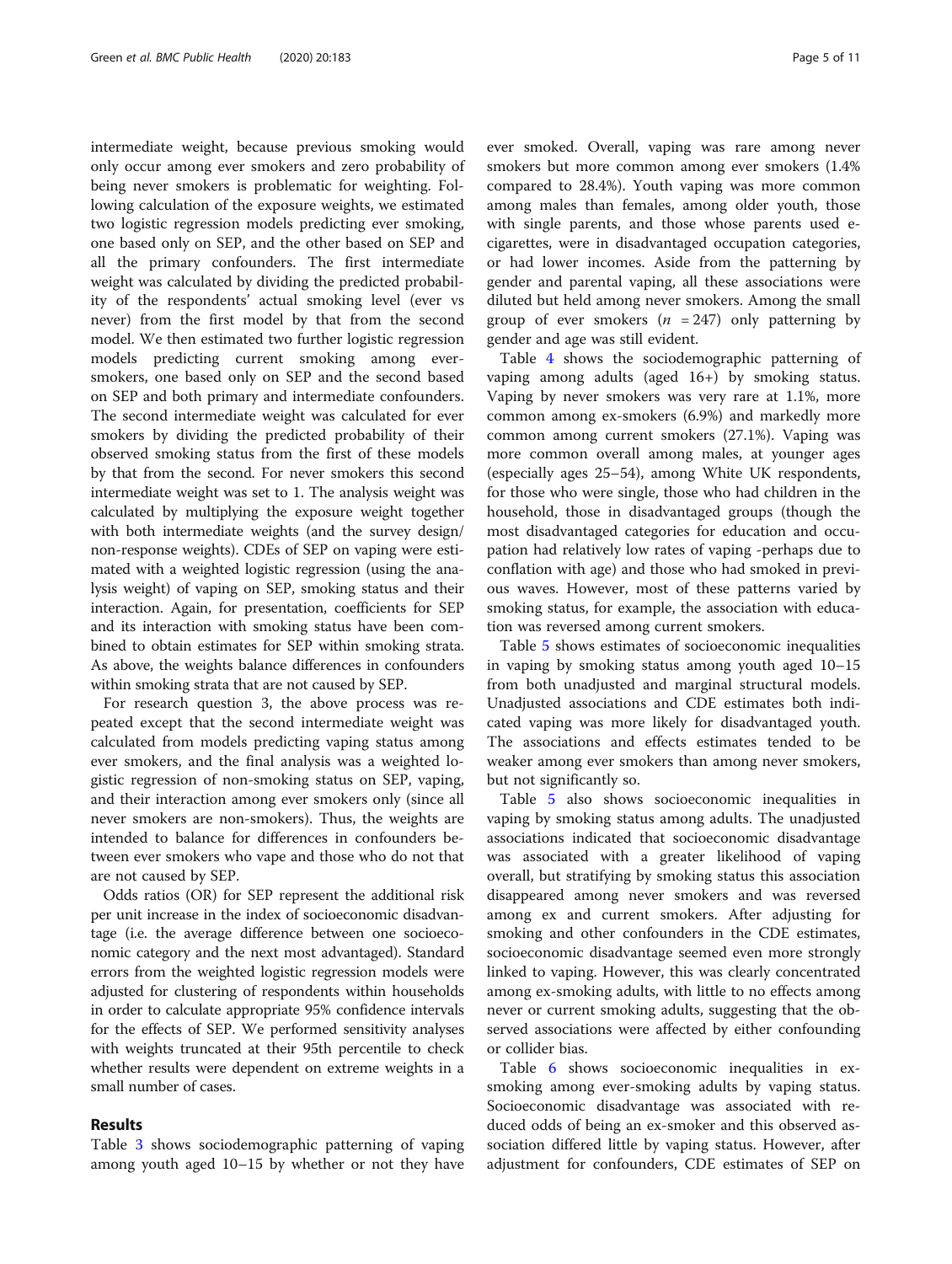|                         | Sociodemographic Characteristics | Vaping Among Never Smokers |                |      | Vaping Among Ever Smokers |                |      | All Vaping               |                |      |          |
|-------------------------|----------------------------------|----------------------------|----------------|------|---------------------------|----------------|------|--------------------------|----------------|------|----------|
|                         | Ν                                | $\%$                       | Yes<br>N       | $\%$ | $P$ -Value                | Yes<br>N       | %    | P-Value                  | Yes<br>Ν       | $\%$ | P-Value  |
| Total                   | 3291                             | 100                        | 42             | 1.4  |                           | 70             | 28.4 | $\overline{\phantom{0}}$ | 112 3.4        |      | $\equiv$ |
| No Vaping               | 3179                             | 96.6                       |                |      |                           |                |      |                          |                |      |          |
| Vaping                  | 112                              | 3.4                        |                |      |                           |                |      |                          |                |      |          |
| Never Smokers           | 3044                             | 92.5                       |                |      |                           |                |      |                          | 42             | 1.4  | < 0.001  |
| Ever Smokers            | 247                              | 7.5                        |                |      |                           |                |      |                          | 70             | 28.4 |          |
| Male                    | 1629                             | 49.5                       | 25             | 1.7  | 0.146                     | 43             | 34.7 | 0.032                    | 68             | 4.2  | 0.018    |
| Female                  | 1662                             | 50.5                       | 16             | 1.1  |                           | 27             | 22.2 |                          | 44             | 2.7  |          |
| Age 10                  | 520                              | 15.8                       | 4              | 0.8  | < 0.001                   | 0              | 1.6  | 0.069                    | 4              | 0.8  | < 0.001  |
| Age 11                  | 596                              | 18.1                       | $\mathbf 0$    | 0.0  |                           | 0              | 0.2  |                          | 0              | 0.1  |          |
| Age 12                  | 561                              | 17.0                       | $\overline{4}$ | 0.7  |                           | $\mathbf 0$    | 0.4  |                          | $\overline{4}$ | 0.7  |          |
| Age 13                  | 493                              | 15.0                       | 5              | 1.1  |                           | 8              | 28.3 |                          | 13             | 2.7  |          |
| Age 14                  | 588                              | 17.9                       | 12             | 2.5  |                           | 28             | 32.8 |                          | 41             | 6.9  |          |
| Age 15                  | 533                              | 16.2                       | 15             | 3.6  |                           | 34             | 30.4 |                          | 49             | 9.2  |          |
| England                 | 2831                             | 86.0                       | 38             | 1.4  | 0.838                     | 59             | 27.8 | 0.412                    | 97             | 3.4  | 0.607    |
| Wales                   | 111                              | 3.4                        | $\overline{2}$ | 1.9  |                           | 2              | 24.7 |                          | $\overline{4}$ | 2.8  |          |
| Scotland                | 263                              | 8.0                        | $\overline{2}$ | 0.8  |                           | 5              | 26.1 |                          | 7              | 3.0  |          |
| Northern Ireland        | 86                               | 2.6                        | $\mathbf{1}$   | 1.3  |                           | $\overline{4}$ | 56.3 |                          | 5              | 5.9  |          |
| White UK                | 2704                             | 82.2                       | 33             | 1.3  | 0.437                     | 62             | 28.7 | 0.668                    | 96             | 3.5  | 0.420    |
| Ethnic Minority         | 587                              | 17.8                       | 8              | 1.5  |                           | 8              | 27.5 |                          | 17             | 2.8  |          |
| Couple Parents          | 2474                             | 75.2                       | 20             | 0.9  | < 0.001                   | 43             | 29.4 | 0.686                    | 63             | 2.6  | < 0.001  |
| Single Parent           | 817                              | 24.8                       | 21             | 3.0  |                           | 27             | 27.0 |                          | 49             | 6.0  |          |
| Parents Never Smokers   | 1175                             | 35.7                       | 13             | 1.1  | 0.193                     | 23             | 33.3 | 0.505                    | 35             | 3.0  | 0.126    |
| Ex-Smoking Parent       | 1301                             | 39.5                       | 14             | 1.2  |                           | 26             | 25.1 |                          | 40             | 3.1  |          |
| Current Smoking Parent  | 815                              | 24.8                       | 15             | 2.1  |                           | 22             | 28.5 |                          | 37             | 4.5  |          |
| No Parental Vaping      | 2903                             | 88.2                       | 36             | 1.3  | 0.711                     | 55             | 27.5 | 0.495                    | 91             | 3.1  | 0.021    |
| Parental Vaping         | 388                              | 11.8                       | 6              | 1.6  |                           | 15             | 32.5 |                          | 21             | 5.5  |          |
| Degree                  | 1739                             | 52.8                       | 17             | 1.1  | 0.445                     | 34             | 30.4 | 0.737                    | 51             | 2.9  | 0.331    |
| A-Level or equivalent   | 676                              | 20.5                       | 11             | 1.8  |                           | 13             | 25.6 |                          | 24             | 3.6  |          |
| GCSE or equivalent      | 782                              | 23.8                       | 12             | 1.7  |                           | 22             | 29.3 |                          | 34             | 4.4  |          |
| No Qualifications       | 94                               | 2.9                        | $\mathbf{1}$   | 1.2  |                           | $\overline{2}$ | 17.7 |                          | $\overline{3}$ | 3.3  |          |
| Managerial/Professional | 1347                             | 40.9                       | $\overline{4}$ | 0.3  | < 0.001                   | 21             | 24.9 | 0.275                    | 25             | 1.8  | < 0.001  |
| Intermediate            | 489                              | 14.9                       | 9              | 1.9  |                           | 13             | 35.7 |                          | 21             | 4.4  |          |
| Routine                 | 539                              | 16.4                       | 14             | 2.8  |                           | 17             | 38.9 |                          | 31             | 5.7  |          |
| Not employed            | 916                              | 27.8                       | 15             | 1.8  |                           | 20             | 23.4 |                          | 35             | 3.8  |          |
| Highest Income Quartile | 473                              | 14.4                       | $\mathbf{1}$   | 0.3  | 0.002                     | 7              | 26.1 | 0.586                    | 9              | 1.9  | < 0.001  |
| 2nd Quartile            | 850                              | 25.8                       | $\overline{4}$ | 0.5  |                           | 13             | 22.2 |                          | 17             | 2.1  |          |
| 3rd Quartile            | 1094                             | 33.2                       | 17             | 1.6  |                           | 21             | 31.2 |                          | 37             | 3.5  |          |
| Lowest Income Quartile  | 875                              | 26.6                       | $19$           | 2.4  |                           | 29             | 30.9 |                          | 48             | 5.5  |          |

<span id="page-5-0"></span>

|  |  |  | Table 3 Sociodemographic patterning of vaping among youth (aged 10-15) by smoking status <sup>a</sup> |
|--|--|--|-------------------------------------------------------------------------------------------------------|
|  |  |  |                                                                                                       |

<sup>a</sup>Data weighted for attrition and over-sampling, and results averaged across 25 imputed datasets

ex-smoking were marginally weaker among those who vaped than those who did not ( $p = 0.081$ ).

Findings from sensitivity analyses with truncated weights were largely consistent (and therefore not shown), but the CDE estimate for SEP on vaping among adult ex-smokers (from Table [5\)](#page-7-0) was attenuated (from OR: 1.17; 95% CI: 1.09–1.26 to OR: 1.06; 95% CI: 1.02– 1.10) and less clearly differentiated from the estimate of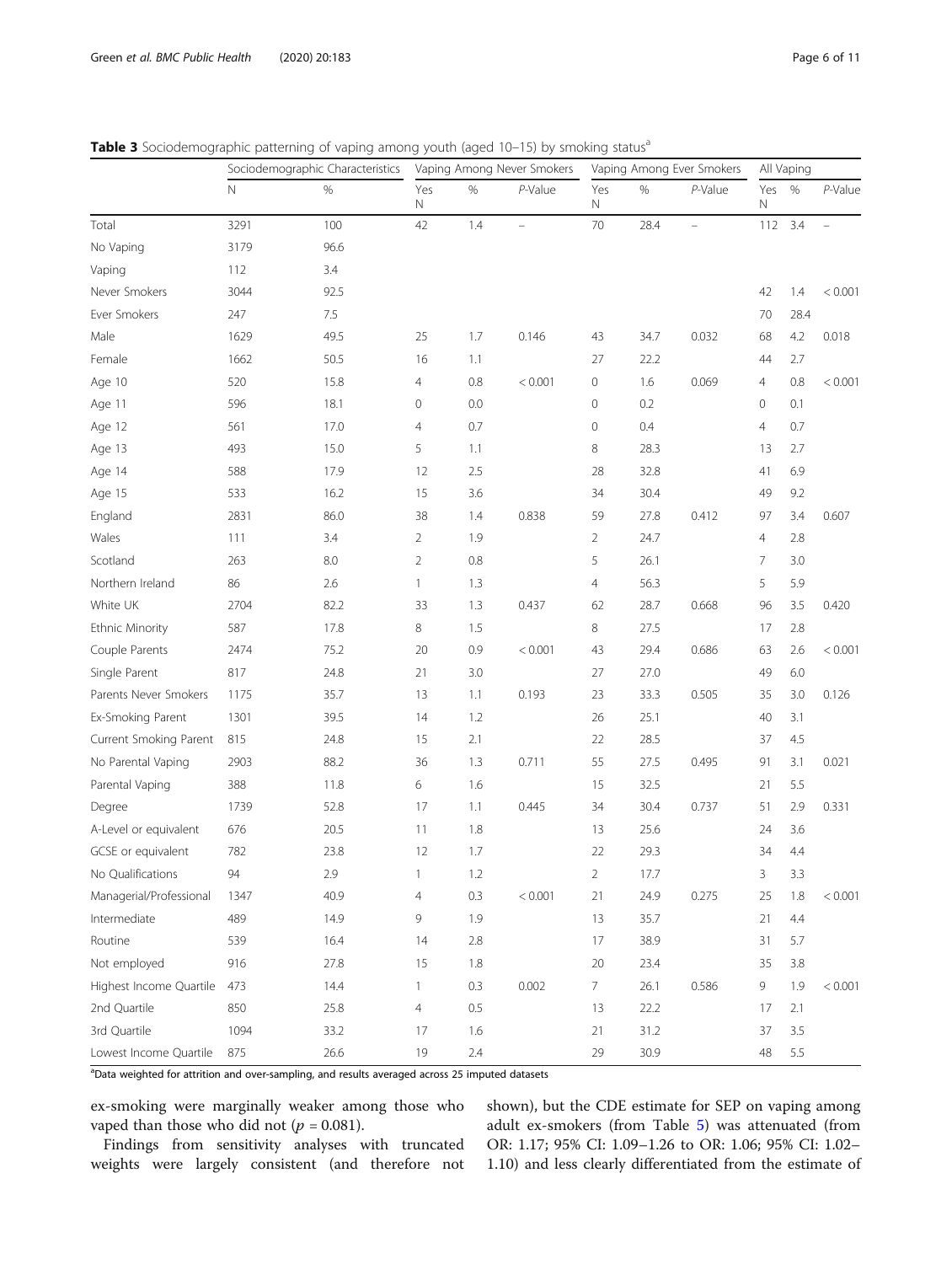<span id="page-6-0"></span>Table 4 Sociodemographic patterning of vaping among adults (aged 16+) by smoking status<sup>a</sup>

|                          | Sociodemographic<br>Characteristics |       | Vaping Among<br>Never Smokers |     | Vaping Among<br>Ex-Smokers |          | Vaping Among Current Smokers |          |          | All Vaping |                          |          |      |                          |
|--------------------------|-------------------------------------|-------|-------------------------------|-----|----------------------------|----------|------------------------------|----------|----------|------------|--------------------------|----------|------|--------------------------|
|                          | N                                   | %     | Yes<br>Ν                      | %   | $P-Value$                  | Yes<br>Ν | $\%$                         | P-Value  | Yes<br>N | $\%$       | P-Value                  | Yes<br>Ν | $\%$ | P-Value                  |
| Total                    | 35,367                              | 100.0 | 189                           | 1.1 | $\sim$ $-$                 | 839      | 6.9                          | $\equiv$ | 1597     | 27.1       | $\overline{\phantom{0}}$ | 2624     | 7.4  | $\overline{\phantom{0}}$ |
| No Vaping                | 32,743                              | 92.6  |                               |     |                            |          |                              |          |          |            |                          |          |      |                          |
| Vaping                   | 2624                                | 7.4   |                               |     |                            |          |                              |          |          |            |                          |          |      |                          |
| Never Smokers            | 17,238                              | 48.7  |                               |     |                            |          |                              |          |          |            |                          | 189      | 1.1  | < 0.001                  |
| Ex-Smokers               | 12,238                              | 34.6  |                               |     |                            |          |                              |          |          |            |                          | 839      | 6.9  |                          |
| Current Smokers          | 5891                                | 16.7  |                               |     |                            |          |                              |          |          |            |                          | 1597     | 27.1 |                          |
| Male                     | 16,930                              | 47.9  | 115                           | 1.5 | < 0.001                    | 452      | 7.2                          | 0.092    | 799      | 27.0       | 0.907                    | 1366     | 8.1  | < 0.001                  |
| Female                   | 18,437                              | 52.1  | 74                            | 0.8 |                            | 387      | 6.5                          |          | 798      | 27.2       |                          | 1258     | 6.8  |                          |
| $16 - 24$                | 4758                                | 13.5  | 95                            | 2.8 | < 0.001                    | 75       | 15.3                         | < 0.001  | 205      | 25.3       | < 0.001                  | 375      | 7.9  | < 0.001                  |
| $25 - 34$                | 4801                                | 13.6  | 32                            | 1.3 |                            | 156      | 12.5                         |          | 275      | 24.3       |                          | 463      | 9.6  |                          |
| $35 - 54$                | 11,696                              | 33.1  | 36                            | 0.6 |                            | 387      | 9.7                          |          | 640      | 28.8       |                          | 1063     | 9.1  |                          |
| $55 - 74$                | 10,415                              | 29.4  | 20                            | 0.5 |                            | 196      | 4.3                          |          | 452      | 29.6       |                          | 668      | 6.4  |                          |
| $75+$                    | 3697                                | 10.5  | 5                             | 0.3 |                            | 24       | 1.3                          |          | 25       | 12.1       |                          | 54       | 1.5  |                          |
| England                  | 29,815                              | 84.3  | 172                           | 1.2 | 0.063                      | 711      | 6.8                          | 0.443    | 1311     | 27.1       | 0.322                    | 2194     | 7.4  | 0.094                    |
| Wales                    | 1681                                | 4.8   | 7                             | 0.9 |                            | 42       | 7.9                          |          | 90       | 25.9       |                          | 139      | 8.2  |                          |
| Scotland                 | 2911                                | 8.2   | 6                             | 0.4 |                            | 72       | 7.4                          |          | 157      | 29.3       |                          | 235      | 8.1  |                          |
| Northern Ireland         | 960                                 | 2.7   | $\overline{4}$                | 0.8 |                            | 15       | 5.2                          |          | 39       | 22.5       |                          | 58       | 6.0  |                          |
| White UK                 | 30,781                              | 87.0  | 151                           | 1.1 | 0.322                      | 772      | 6.9                          | 0.766    | 1452     | 27.7       | 0.004                    | 2376     | 7.7  | < 0.001                  |
| Ethnic Minority          | 4586                                | 13.0  | 38                            | 1.3 |                            | 66       | 6.8                          |          | 144      | 22.4       |                          | 248      | 5.4  |                          |
| Has Spouse/Partner       | 21,222                              | 60.0  | 71                            | 0.7 | < 0.001                    | 548      | 6.5                          | 0.035    | 831      | 28.7       | 0.007                    | 1450     | 6.8  | < 0.001                  |
| Single                   | 14,145                              | 40.0  | 118                           | 1.6 |                            | 291      | 7.6                          |          | 765      | 25.6       |                          | 1174     | 8.3  |                          |
| No Children in Household | 24,919                              | 70.5  | 125                           | 1.1 | 0.442                      | 551      | 6.1                          | < 0.001  | 1095     | 27.7       | 0.179                    | 1771     | 7.1  | 0.001                    |
| Children in Household    | 10,448                              | 29.5  | 64                            | 1.2 |                            | 288      | 9.1                          |          | 502      | 26.0       |                          | 853      | 8.2  |                          |
| Degree                   | 16,031                              | 45.3  | 78                            | 0.9 | 0.121                      | 388      | 6.8                          | < 0.001  | 471      | 29.1       | 0.026                    | 937      | 5.8  | < 0.001                  |
| A-Level or equivalent    | 8012                                | 22.7  | 48                            | 1.2 |                            | 212      | 8.5                          |          | 421      | 26.9       |                          | 680      | 8.5  |                          |
| GSCE or equivalent       | 8389                                | 23.7  | 49                            | 1.4 |                            | 196      | 6.9                          |          | 556      | 27.1       |                          | 801      | 9.5  |                          |
| No Qualifications        | 2935                                | 8.3   | 14                            | 1.3 |                            | 43       | 3.6                          |          | 149      | 22.8       |                          | 206      | 7.0  |                          |
| Managerial/Professional  | 11,536                              | 32.6  | 63                            | 1.0 | 0.018                      | 307      | 7.6                          | < 0.001  | 368      | 29.8       | < 0.001                  | 739      | 6.4  | < 0.001                  |
| Intermediate             | 4755                                | 13.4  | 20                            | 0.9 |                            | 126      | 7.9                          |          | 254      | 30.1       |                          | 400      | 8.4  |                          |
| Routine                  | 6350                                | 18.0  | 50                            | 1.7 |                            | 183      | 10.4                         |          | 463      | 27.9       |                          | 696      | 11.0 |                          |
| Not employed             | 12,726                              | 36.0  | 56                            | 1.0 |                            | 223      | 4.6                          |          | 512      | 23.8       |                          | 790      | 6.2  |                          |
| Highest Income Quartile  | 9429                                | 26.7  | 59                            | 1.1 | 0.481                      | 186      | 5.5                          | 0.002    | 249      | 28.4       | 0.016                    | 495      | 5.2  | < 0.001                  |
| 2nd Quartile             | 9427                                | 26.7  | 51                            | 1.1 |                            | 257      | 7.7                          |          | 433      | 29.4       |                          | 741      | 7.9  |                          |
| 3rd Quartile             | 9004                                | 25.5  | 50                            | 1.2 |                            | 223      | 7.3                          |          | 482      | 27.1       |                          | 755      | 8.4  |                          |
| Lowest Income Quartile   | 7507                                | 21.2  | 29                            | 0.9 |                            | 173      | 7.1                          |          | 432      | 24.5       |                          | 634      | 8.4  |                          |
| Non-Smoker 1 year ago    | 29,290                              | 82.8  |                               |     |                            | 550      | 4.8                          | < 0.001  | 164      | 24.1       | 0.068                    | 902      | 3.1  | < 0.001                  |
| Smoker 1 year ago        | 6077                                | 17.2  |                               |     |                            | 289      | 33.3                         |          | 1433     | 27.5       |                          | 1722     | 28.3 |                          |
| Non-Smoker 2 years ago   | 28,940                              | 81.8  |                               |     |                            | 419      | 3.8                          | < 0.001  | 182      | 24.3       | 0.081                    | 790      | 2.7  | < 0.001                  |
| Smoker 2 years ago       | 6427                                | 18.2  |                               |     |                            | 419      | 32.6                         |          | 1414     | 27.5       |                          | 1834     | 28.5 |                          |
| Non-Smoker 5 years ago   | 28,036                              | 79.3  |                               |     |                            | 225      | 2.2                          | < 0.001  | 143      | 19.3       | < 0.001                  | 556      | 2.0  | < 0.001                  |
| Smoker 5 years ago       | 7331                                | 20.7  |                               |     |                            | 614      | 28.2                         |          | 1454     | 28.2       |                          | 2068     | 28.2 |                          |

<sup>a</sup>Data weighted for attrition and over-sampling, and results averaged across 25 imputed datasets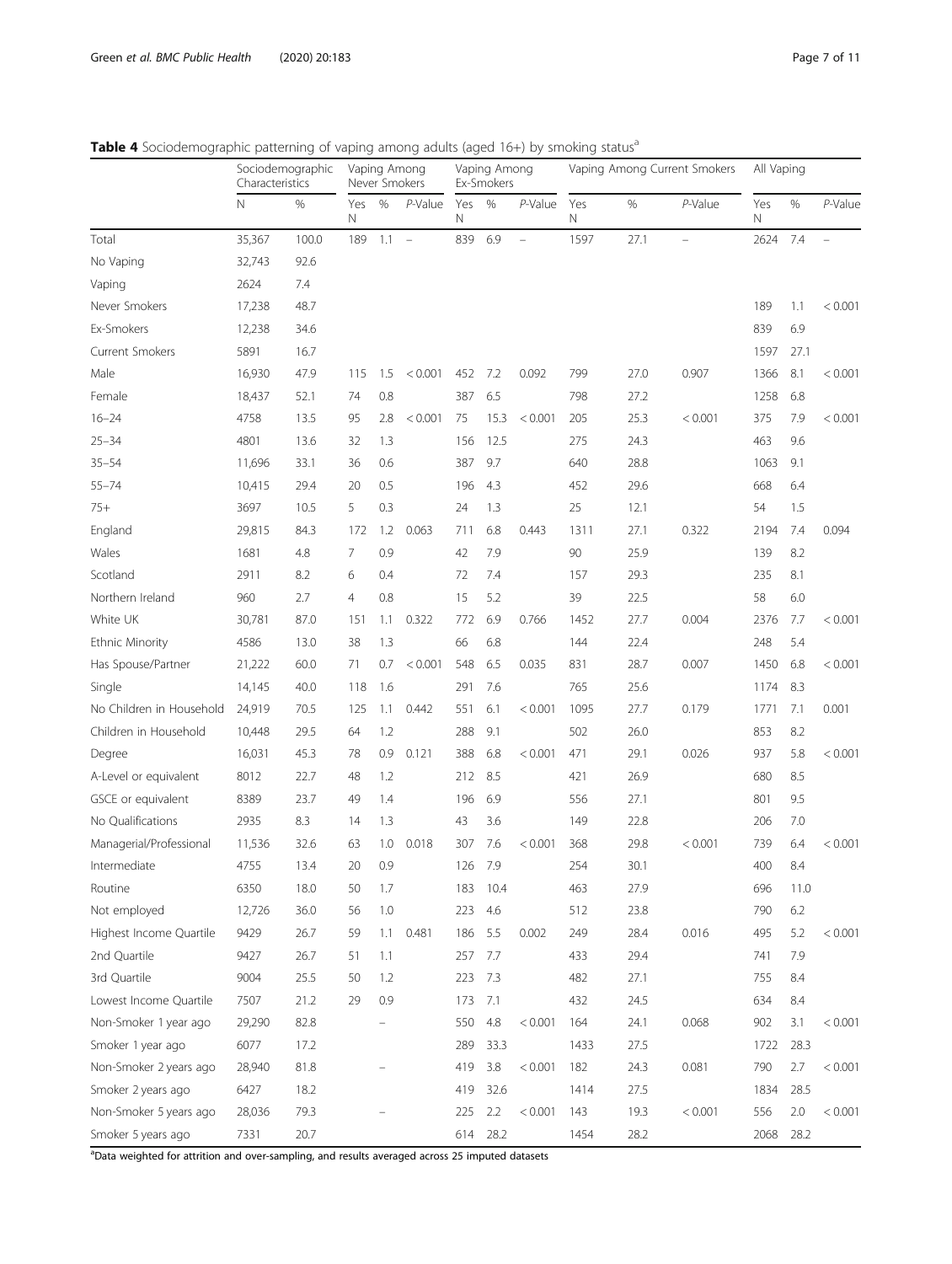|                    |           |               | Unadjusted Association between SEP and vaping                  | CDE estimates of SEP on vaping |               |                                                           |  |  |
|--------------------|-----------|---------------|----------------------------------------------------------------|--------------------------------|---------------|-----------------------------------------------------------|--|--|
|                    | <b>OR</b> | 95% CI        | P-value for difference from<br>association among never smokers | <b>OR</b>                      | 95% CI        | P-value for difference from<br>effect among never smokers |  |  |
| Youth (aged 10-15) |           |               |                                                                |                                |               |                                                           |  |  |
| Never Smokers      | 1.18      | $1.06 - 1.32$ |                                                                | 1.17                           | $1.03 - 1.34$ |                                                           |  |  |
| Ever Smokers       | 1.08      | $0.90 - 1.29$ | 0.380                                                          | 1.03                           | $0.82 - 1.29$ | 0.309                                                     |  |  |
| All <sup>a</sup>   | 1.16      | $1.06 - 1.28$ | -                                                              | 1.14                           | $1.01 - 1.29$ | $-$                                                       |  |  |
| Adults (aged 16+)  |           |               |                                                                |                                |               |                                                           |  |  |
| Never Smokers      | 1.02      | $0.95 - 1.10$ |                                                                | 0.98                           | $0.91 - 1.07$ |                                                           |  |  |
| Ex-Smokers         | 0.97      | $0.94 - 1.00$ | 0.193                                                          | 1.17                           | $1.09 - 1.26$ | < 0.001                                                   |  |  |
| Current Smokers    | 0.95      | $0.92 - 0.98$ | 0.081                                                          | 1.00                           | $0.93 - 1.07$ | 0.781                                                     |  |  |
| All <sup>a</sup>   | 1.05      | $1.04 - 1.07$ |                                                                | 1.12                           | $1.06 - 1.18$ |                                                           |  |  |

<span id="page-7-0"></span>Table 5 Estimates of SEP effects on vaping by smoking status

<sup>a</sup>The unadjusted association for all respondents is not adjusted for smoking status, whereas the CDE estimate is adjusted for smoking status (and other primary and intermediate confounders)

no effect among never-smokers ( $p = 0.173$ ). The overall CDE estimate for SEP on vaping among all adult respondents was also attenuated (from OR: 1.12; 95% CI: 1.06– 1.18 to OR: 1.02; 95% CI: 1.00–1.05).

This robust analysis of data from a large and representative UK survey provides evidence of complex variations in vaping inequalities by age and smoking status. Our findings concur with reports of low vaping prevalence among youth, especially youth who have never smoked [[1,](#page-9-0) [2,](#page-9-0) [17,](#page-9-0) [18,](#page-9-0) [32,](#page-9-0) [44\]](#page-9-0). Vaping was more likely for youth in disadvantaged than more advantaged groups, especially among youth who had never smoked, though concerns should be tempered by the low overall prevalence [\[45](#page-9-0)], and because some of this unequal take-up of vaping could be replacing unequal take-up of smoking, which would be more health damaging. Regarding adults, like others we found that more advantaged ever-smokers seemed more likely to use e-cigarettes, and to have quit smoking [[1,](#page-9-0) [2,](#page-9-0) [24,](#page-9-0) [33](#page-9-0)], but the association between socioeconomic advantage and vaping among current smokers disappeared with adjustment for confounding and collider biases. Our adjusted analyses indicated that socioeconomic disadvantage increased the likelihood of vaping among ex-smokers, while there was little to no

**Discussion** 

# effect of SEP on vaping among never or current smokers.

With respect to the association between socioeconomic advantage and ex-smoking among ever-smoking adults, confounding adjustment showed slightly weaker effects of SEP among ever smokers who vaped than those who did not. Although only marginally different, this is encouraging and worthy of further research. Studies already suggest that vaping can aid smoking cessation [[2,](#page-9-0) [9](#page-9-0)–[11\]](#page-9-0), but if e-cigarettes are especially appealing or helpful to disadvantaged smokers, then this could have a welcome long-term impact of reducing health inequalities. There have been reductions in inequalities in successful smoking cessation in recent years [\[34](#page-9-0)], and some have attributed this trend to e-cigarettes. Our findings were somewhat consistent with this notion, but did not examine trends in cessation specifically, and further study of how inequalities in smoking cessation are impacted over time by e-cigarettes is needed.

Given the cross-sectional nature of the data, the adult findings (regarding both inequalities in vaping and cessation) could have been brought about by disadvantaged ex-smokers being more likely than advantaged exsmokers to take up vaping (i.e. relapsing to nicotine but not cigarette use), as well as by disadvantaged smokers switching to vaping. We have not yet been able to investigate longitudinal dynamics between e-cigarette and

Table 6 Estimates of SEP effects on ex-smoking by vaping status among ever-smoking adults (aged 16+)

|                  |      |               | Unadjusted Association between SEP and ex-smoking status    | CDE estimates of SEP on ex-smoking status |               |                                                        |  |  |  |
|------------------|------|---------------|-------------------------------------------------------------|-------------------------------------------|---------------|--------------------------------------------------------|--|--|--|
|                  | ОR   | 95% CI        | P-value for difference from<br>association among non-vapers | OR                                        | 95% CI        | P-value for difference from<br>effect among non-vapers |  |  |  |
| Non-Vaper        | 0.87 | $0.85 - 0.88$ | $\overline{\phantom{0}}$                                    | 0.82                                      | $0.80 - 0.84$ | -                                                      |  |  |  |
| Vaper            | 0.86 | $0.82 - 0.90$ | 0.752                                                       | 0.88                                      | $0.82 - 0.95$ | 0.081                                                  |  |  |  |
| All <sup>a</sup> | 0.87 | $0.86 - 0.89$ |                                                             | 0.83                                      | $0.81 - 0.85$ | $\overline{\phantom{0}}$                               |  |  |  |

<sup>a</sup>The unadjusted association for all ever-smoking respondents is not adjusted for vaping status, whereas the CDE estimate is adjusted for vaping status (and other primary and intermediate confounders)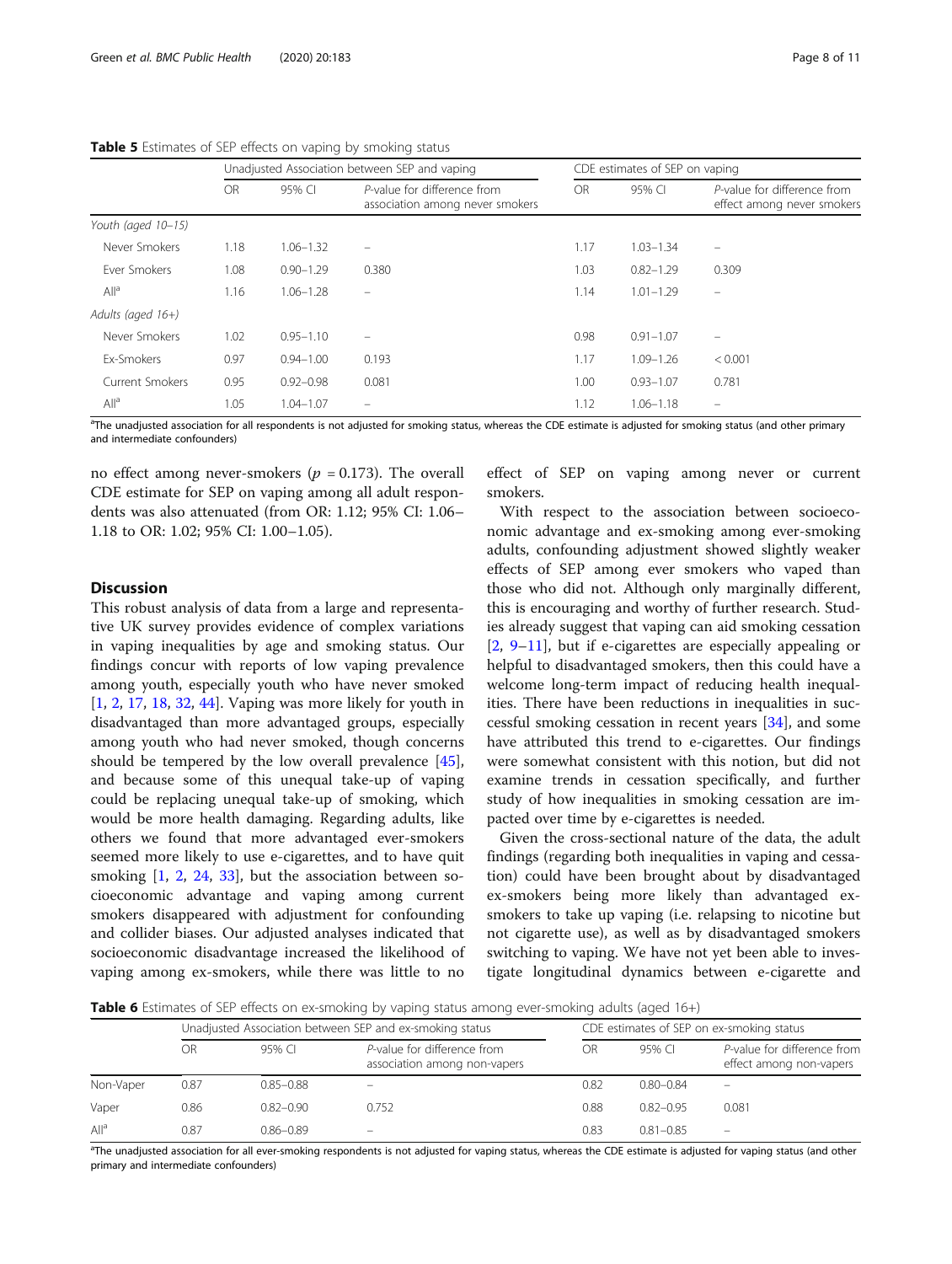cigarette use [\[9](#page-9-0), [15](#page-9-0), [46](#page-9-0)]. This will be possible with future waves of the study and clarifying inequalities in transitions between particular smoking and vaping states will be an important issue for such longitudinal research.

Other limitations included the question on vaping not distinguishing between different types of ecigarette devices, or different frequencies of vaping [\[9](#page-9-0), [47\]](#page-9-0). Associations might differ in either direction if we were able to further stratify by such variables, and frequency and device types could also affect how vaping should be interpreted in terms of public health impact (e.g. infrequent vaping may be less effective for cessation  $[4]$  $[4]$ ). Nevertheless, theory regarding vaping leading to smoking does not necessarily rely on frequent use, mere experience of the social performance of nicotine use may be sufficient to facilitate transition to smoking [[48\]](#page-9-0). Moreover, without data on intentions or attempts to quit, our comparisons of ex-smoking against current smoking potentially conflate socioeconomic differences in intentions to quit with socioeconomic differences in successful quitting. Youth was defined as ages 10–15 due to the structure of the survey data, but patterns could be distinct among young adults aged 16+ (who were grouped with adults here), though the age-range covered here is similar to that in other studies of UK youth [\[17](#page-9-0), [18\]](#page-9-0). Further, while we have adjusted for many relevant confounders (including recent smoking history) while preserving the effects of SEP on these confounders, the effect estimates presented here assume no unmeasured confounding [\[46](#page-9-0)]. We did not have information on prior vaping, which could have particularly biased analyses of smoking cessation, as respondents recorded here as ex-smokers who do not vape could have already used vaping as an intermediate step to help them quit nicotine completely [[49\]](#page-9-0).

Nevertheless, understanding impacts of vaping on socioeconomic inequalities in smoking is especially important considering that few population-level tobacco control interventions (except taxation) have had much success in this regard  $[50-52]$  $[50-52]$  $[50-52]$  $[50-52]$ . The role of ecigarettes in smoking cessation continue to be a focus of policy and regulatory debate. Interventions to reduce smoking should aim to maximise potential benefits of e-cigarettes and consider possible impacts on inequalities. Taxation that keeps cigarette prices high relative to e-cigarettes may be an avenue worthy of study, and could help encourage disadvantaged smokers to switch to e-cigarettes or use vaping as a step towards no nicotine use. Measures may also be needed to protect vulnerable groups and minimise potential harms, e.g. by restricting availability of ecigarettes to youth or at least closely monitoring inequalities in uptake among youth [[2\]](#page-9-0).

## **Conclusions**

Assuming smoking is more harmful than vaping and that vaping is more harmful than no use of nicotine, the socioeconomic inequalities that we found in vaping among never smoking youth and ex-smoking adults could potentially lead to some future widening of socioeconomic inequalities in health. Conversely, we found weaker inequalities in smoking cessation among smokers who vaped, and this could have an opposing effect leading to narrowing of health inequalities. In other research, the potential impacts of e-cigarettes on smoking prevalence and health have been estimated using various predictive models with different assumptions [\[3,](#page-9-0) [53](#page-10-0)–[55](#page-10-0)], and similar efforts to estimate their likely impact on inequalities in smoking and health would now seem advisable to understand the potential net impacts of these opposing trends.

#### Abbreviations

CDE: Controlled Direct Effect; CI: Confidence Interval; GCSE: General Certificate of Secondary Education; NS-SEC: National Statistics Socioeconomic Classification; OR: Odds Ratio; SEP: Socioeconomic Position; UK: United Kingdom

#### Acknowledgements

Not applicable.

#### Authors' contributions

MG conceived and designed the study, carried out the analysis, and drafted the manuscript. LG, HS and MB all contributed to the interpretation of data and substantive revisions of the manuscript. All authors have read and approved the submitted version of the manuscript.

#### Funding

MG, LG and HS are funded by the Medical Research Council (MC\_UU\_12017/ 12 & MC\_UU\_12017/13) and the Scottish Government Chief Scientist Office (SPHSU12 & SPHSU13). MB is funded by the Economic and Social Research Council (ES/N00812X/1). These funding bodies had no role in the design, analysis or interpretation of the study, or in writing the manuscript. Understanding Society is an initiative funded by the Economic and Social Research Council and various Government Departments, with scientific leadership by the Institute for Social and Economic Research, University of Essex, and survey delivery by NatCen Social Research and Kantar Public. The research data are distributed by the UK Data Service (SN 6614).

#### Availability of data and materials

The datasets analysed during the current study are available from the UK Data Service repository: [https://beta.ukdataservice.ac.uk/datacatalogue/](https://beta.ukdataservice.ac.uk/datacatalogue/studies/study?id=6614) [studies/study?id=6614](https://beta.ukdataservice.ac.uk/datacatalogue/studies/study?id=6614) DOI: [https://doi.org/10.5255/UKDA-SN-6614-12.](https://doi.org/10.5255/UKDA-SN-6614-12)

#### Ethics approval and consent to participate

The University of Essex Ethics Committee has approved all data collection procedures on the Understanding Society main study and innovation panel waves, including ascertainment of consent. All participants gave verbal informed consent, and consent was also obtained from parents/guardians for respondents under 16 years of age. No written consent was sought, as this was implied through interview participation.

#### Consent for publication

Not applicable.

#### Competing interests

The authors declare that they have no competing interests.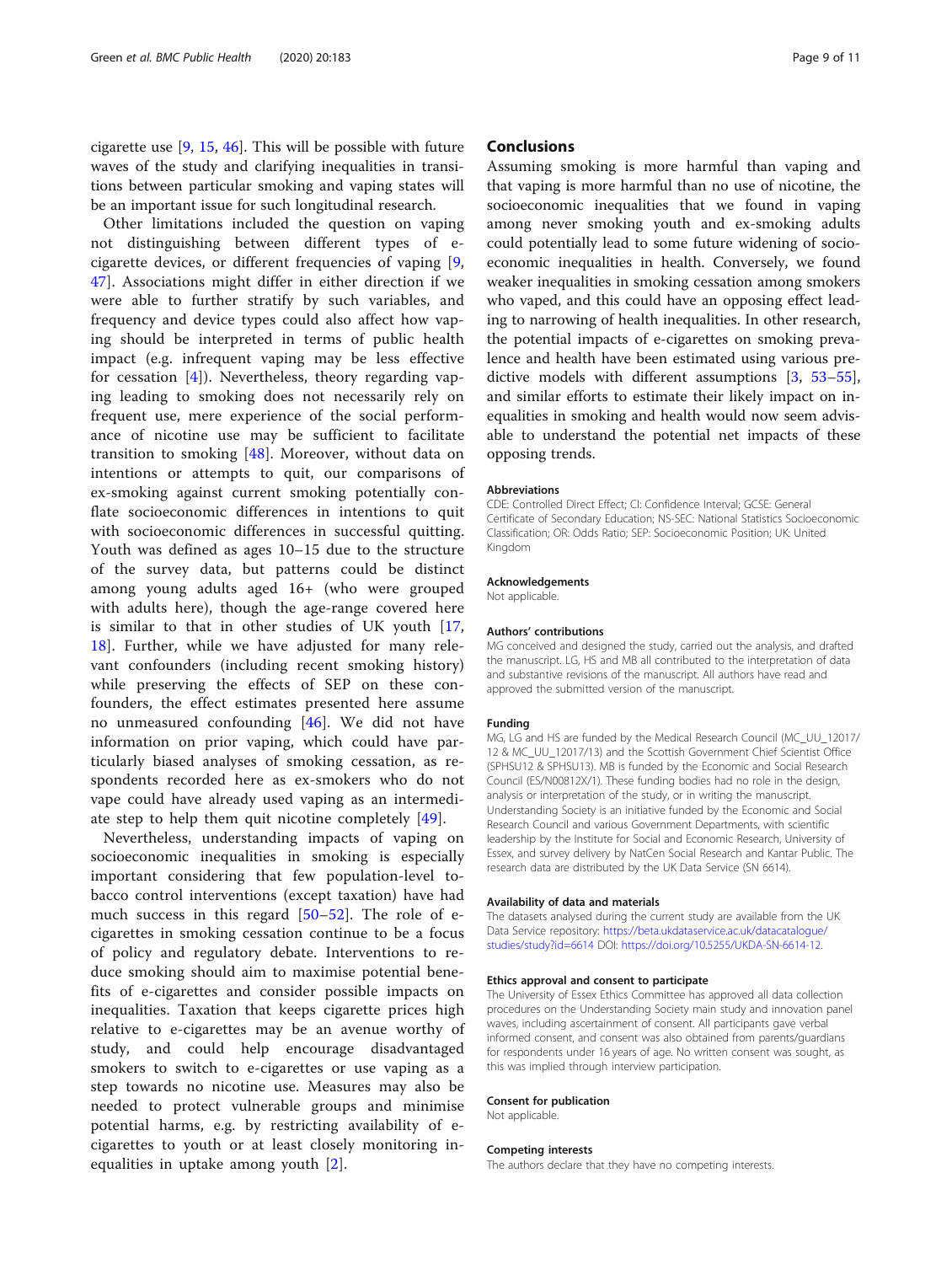#### <span id="page-9-0"></span>Author details

<sup>1</sup>MRC/CSO Social & Public Health Sciences Unit, University of Glasgow, 200 Renfield Street, Glasgow G2 3AX, UK. <sup>2</sup>Institute for Social and Economic Research, University of Essex, Colchester CO3 3LG, UK.

#### Received: 22 May 2019 Accepted: 24 January 2020 Published online: 10 February 2020

#### References

- 1. McNeill A, Brose LS, Calder R, et al. E-cigarettes: an evidence update. London: Public Health England; 2015.
- 2. McNeill A, Brose LS, Calder R, et al. Evidence review of e-cigarettes and heated tobacco products 2018. London: Public Health England; 2018.
- Kalkhoran S, Glantz SA. Modeling the health effects of expanding ecigarette sales in the United States and United Kingdom: a Monte Carlo analysis. JAMA Intern Med. 2015;175(10):1671–80.
- 4. National Academies of Sciences Engineering & Medicine. Public Health Consequences of E-Cigarettes. Washington, DC: The National Academies Press; 2018.
- 5. Royal College of Physicians. Nicotine without smoke: tobacco harm reduction. London: Royal College of Physicians; 2016.
- 6. Abrams DB, Glasser AM, Pearson JL, et al. Harm minimization and tobacco control: reframing societal views of nicotine use to rapidly save lives. Annu Rev Public Health. 2018;39:193–213.
- 7. Shahab L, Goniewicz ML, Blount BC, et al. Nicotine, carcinogen, and toxin exposure in long-term e-cigarette and nicotine replacement therapy users: a cross-sectional study. Ann Intern Med. 2017;166(6):390–400.
- 8. Stephens WE. Comparing the cancer potencies of emissions from vapourised nicotine products including e-cigarettes with those of tobacco smoke. Tob Control. 2018;27:10–7.
- Villanti AC, Feirman SP, Niaura RS, et al. How do we determine the impact of e-cigarettes on cigarette smoking cessation or reduction? Review and recommendations for answering the research question with scientific rigor. Addiction. 2018;113(3):391–404.
- 10. Beard E, West R, Michie S, et al. Association between electronic cigarette use and changes in quit attempts, success of quit attempts, use of smoking cessation pharmacotherapy, and use of stop smoking services in England: time series analysis of population trends. BMJ. 2016;354:i4645.
- 11. Hajek P, Phillips-Waller A, Przulj D, et al. A randomized trial of E-cigarettes versus nicotine-replacement therapy. N Engl J Med. 2019;380:629–37.
- 12. Hilton S, Weishaar H, Sweeting H, et al. E-cigarettes, a safer alternative for teenagers? A UK focus group study of teenagers' views. BMJ Open. 2016;6:e013271.
- 13. Grana RA. Electronic cigarettes: a new nicotine gateway? J Adolesc Health. 2013;52(2):135–6.
- 14. Bell K, Keane H. All gates lead to smoking: the 'gateway theory', e-cigarettes and the remaking of nicotine. Soc Sci Med. 2014;119:45–52.
- 15. Leventhal AM, Strong DR, Kirkpatrick MG, et al. Association of electronic cigarette use with initiation of combustible tobacco product smoking in early adolescence. JAMA. 2015;314(7):700–7.
- 16. Treur JL, Rozema AD, Mathijssen JJ, et al. E-cigarette and waterpipe use in two adolescent cohorts: cross-sectional and longitudinal associations with conventional cigarette smoking. Eur J Epidemiol. 2018;33:323–34.
- 17. Bauld L, Mackintosh AM, Ford A, et al. E-cigarette uptake amongst UK youth: experimentation, but little or no regular use in nonsmokers. Nicotine Tob Res. 2016;18(1):102–3.
- 18. Bauld L, MacKintosh A, Eastwood B, et al. Young People's use of E-cigarettes across the United Kingdom: findings from five surveys 2015–2017. Int J Environ Res Public Health. 2017;14(9):973.
- 19. Hartwell G, Thomas S, Egan M, et al. E-cigarettes and equity: a systematic review of differences in awareness and use between sociodemographic groups. Tob Control. 2017;26(e2):e85–91.
- 20. Lippert AM. Do adolescent smokers use E-cigarettes to help them quit? The Sociodemographic correlates and cessation motivations of U.S. adolescent E-cigarette use. Am J Health Promot. 2015;29(6):374–9.
- 21. King BA, Patel R, Nguyen KH, et al. Trends in awareness and use of electronic cigarettes among US adults, 2010–2013. Nicotine Tob Res. 2015; 17(2):219–27.
- 22. Martínez-Sánchez JM, Ballbè M, Fu M, et al. Electronic cigarette use among adult population: a cross-sectional study in Barcelona, Spain (2013–2014). BMJ Open. 2014;4(8):e005894.
- 23. Vardavas CI, Filippidis FT, Agaku IT. Determinants and prevalence of ecigarette use throughout the European Union: a secondary analysis of 26 566 youth and adults from 27 countries. Tob Control. 2015;24(5):442–8.
- 24. Adkison SE, O'Connor RJ, Bansal-Travers M, et al. Electronic nicotine delivery systems: international tobacco control four-country survey. Am J Prev Med. 2013;44(3):207–15.
- 25. Richardson A, Pearson J, Xiao H, et al. Prevalence, harm perceptions, and reasons for using noncombustible tobacco products among current and former smokers. Am J Public Health. 2014;104(8):1437–44.
- 26. Kasza KA, Bansal-Travers M, O'Connor RJ, et al. Cigarette smokers' use of unconventional tobacco products and associations with quitting activity: findings from the ITC-4 U.S. cohort. Nicotine Tob Res. 2014;16(6):672–81.
- 27. Holliday R, Kist R, Bauld L. E-cigarette vapour is not inert and exposure can lead to cell damage. Evidence Based Dentistry. 2016;17(1):2–3.
- 28. Bourke L, Bauld L, Bullen C, et al. E-cigarettes and Urologic Health: A Collaborative Review of Toxicology, Epidemiology, and Potential Risks. Eur Urol. 2017;71(6):915–23.
- 29. Yuan M, Cross SJ, Loughlin SE, et al. Nicotine and the adolescent brain. J Physiol. 2015;593(Pt 16):3397–412.
- 30. Goriounova NA, Mansvelder HD. Short- and long-term consequences of nicotine exposure during adolescence for prefrontal cortex neuronal network function. Cold Spring Harb Perspect Med. 2012;2(12):a012120.
- 31. Kandel ER, Kandel DB. A molecular basis for nicotine as a gateway drug. N Engl J Med. 2014;371:932–43.
- 32. Chapman CS, Wu L. E-cigarette prevalence and correlates of use among adolescents versus adults: a review and comparison. J Psychiatr Res. 2014;54:43–54.
- 33. Jarvis MJ, Wardle J. Social patterning of individual health behaviours: the case of cigarette smoking. In: Marmot M, Wilkinson RG, editors. Social Determinants of Health. New York: Oxford University Press; 2006. p. 224–37.
- 34. Brown J, West R. Quit success rates in England 2007–2017. Smoking Br.  $2017.5:1 - 8$
- 35. Reidel B, Radicioni G, Clapp P, et al. E-cigarette use causes a unique innate immune response in the lung involving increased Neutrophilic activation and altered Mucin secretion. Am J Respir Crit Care Med. 2017;197(4):492–501.
- 36. Cole SR, Platt RW, Schisterman EF, et al. Illustrating bias due to conditioning on a collider. Int J Epidemiol. 2010;39(2):417–20.
- 37. Greenland S. Quantifying biases in causal models: classical confounding vs collider-stratification bias. Epidemiology. 2003;14:300–6.
- 38. VanderWeele TJ. Marginal structural models for the estimation of direct and indirect effects. Epidemiology. 2009;20(1):18–26.
- 39. VanderWeele TJ, Vansteelandt S, Robins JM. Effect decomposition in the presence of an exposure-induced mediator-outcome confounder. Epidemiology. 2014;25(2):300–6.
- 40. University of Essex, Institute for Social and Economic Research, NatCen Social Research, et al. Understanding Society: Waves 1–7, 2009–2016 and Harmonised BHPS: Waves 1–18, 1991–2009. 9th ed: UK Data Service; 2017. [https://beta.ukdataservice.ac.uk/datacatalogue/studies/study?id=6614.](https://beta.ukdataservice.ac.uk/datacatalogue/studies/study?id=6614) <https://doi.org/10.5255/UKDA-SN-6614-12>
- 41. Muthén LK, Muthén BO. Mplus User's Guide. 8th ed. Los Angeles, CA: Muthén & Muthén; 1998-2017.
- 42. Knies G. Understanding society: waves 1–7, 2009–2016 and harmonised BHPS: waves 1–18, 1991–2009, user guide. Colchester: University of Essex; 2017.
- 43. Seaman SR, White IR, Copas AJ, et al. Combining multiple imputation and inverse-probability weighting. Biometrics. 2012;68:129–37.
- 44. Scottish Government. Scottish Schools Adolescent Lifestyle and Substance Use Survey (SALSUS) 2015: Six key facts about e-cigarette use, 2017.
- 45. Etter JF. Gateway effects and electronic cigarettes. Addiction. 2018; 113(10):1776–83.
- 46. Green MJ, Hilton S. Applying recommended evidence standards to understand the impact of e-cigarettes on youth smoking and reporting of weak scientific evidence. Addiction. 2018;113(3):405–6.
- 47. Hitchman SC, Brose LS, Brown J, et al. Associations between E-cigarette type, frequency of use, and quitting smoking: findings from a longitudinal online panel survey in Great Britain. Nicotine Tob Res. 2015;17(10):1187–94.
- 48. Schneider S, Diehl K. Vaping as a catalyst for smoking? An initial model on the initiation of electronic cigarette use and the transition to tobacco smoking among adolescents. Nicotine Tob Res. 2016;18(5):647–53.
- 49. Hajek P, McRobbie H, Bullen C. E-cigarettes and smoking cessation. Lancet Respir Med. 2016;4(6):e23.